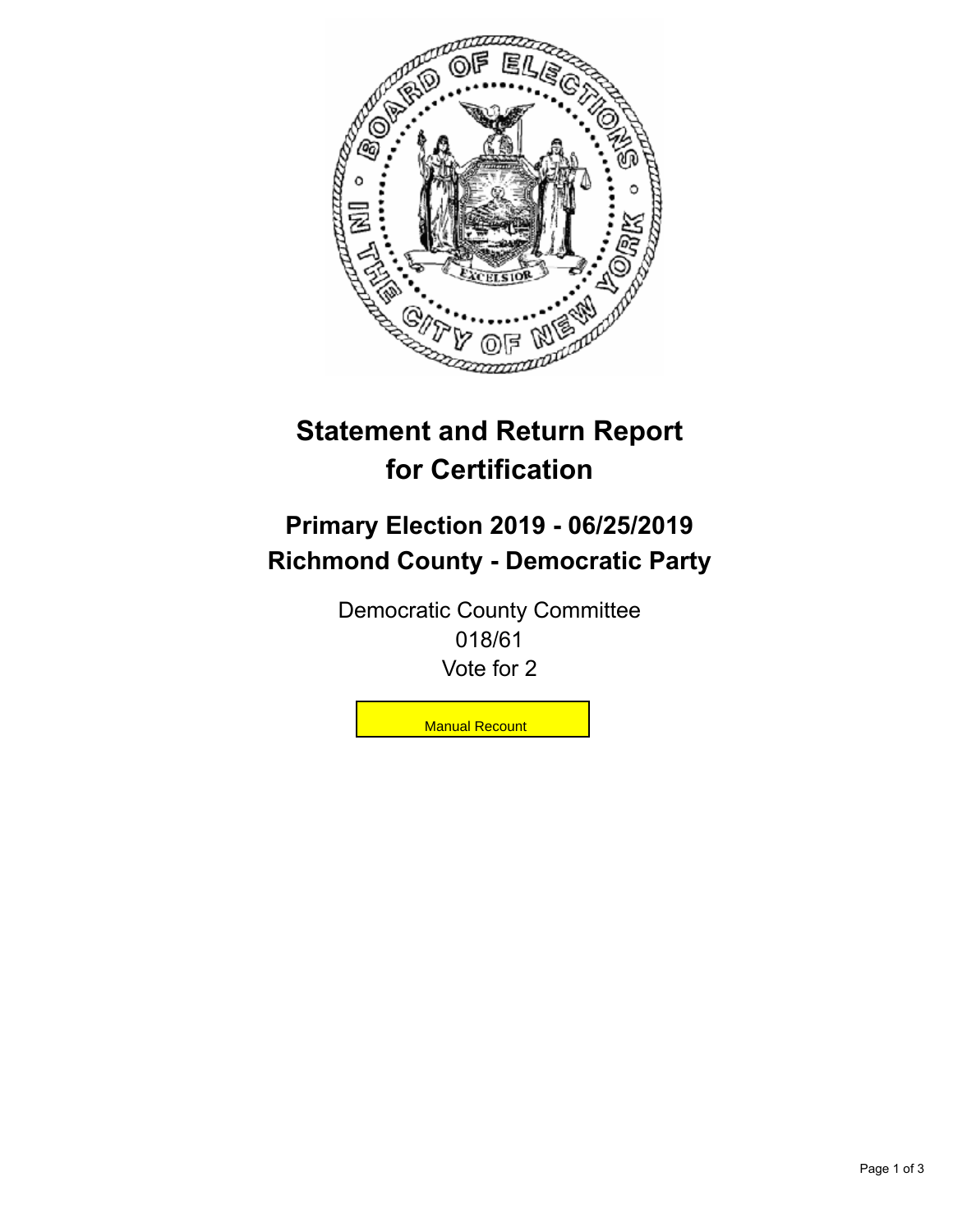

## **Assembly District 61**

| <b>PUBLIC COUNTER</b>                                    | 16 |
|----------------------------------------------------------|----|
| <b>MANUALLY COUNTED EMERGENCY</b>                        | 0  |
| ABSENTEE / MILITARY                                      | 6  |
| AFFIDAVIT                                                | 0  |
| <b>Total Ballots</b>                                     | 22 |
| Less - Inapplicable Federal/Special Presidential Ballots | 0  |
| <b>Total Applicable Ballots</b>                          | 22 |
| <b>BRIAN K. GALVIN</b>                                   | 11 |
| <b>JESSICA LYN GALVIN</b>                                | 10 |
| <b>ZEINAB YOUNES</b>                                     | 7  |
| <b>Total Votes</b>                                       | 28 |
| Unrecorded                                               | 16 |